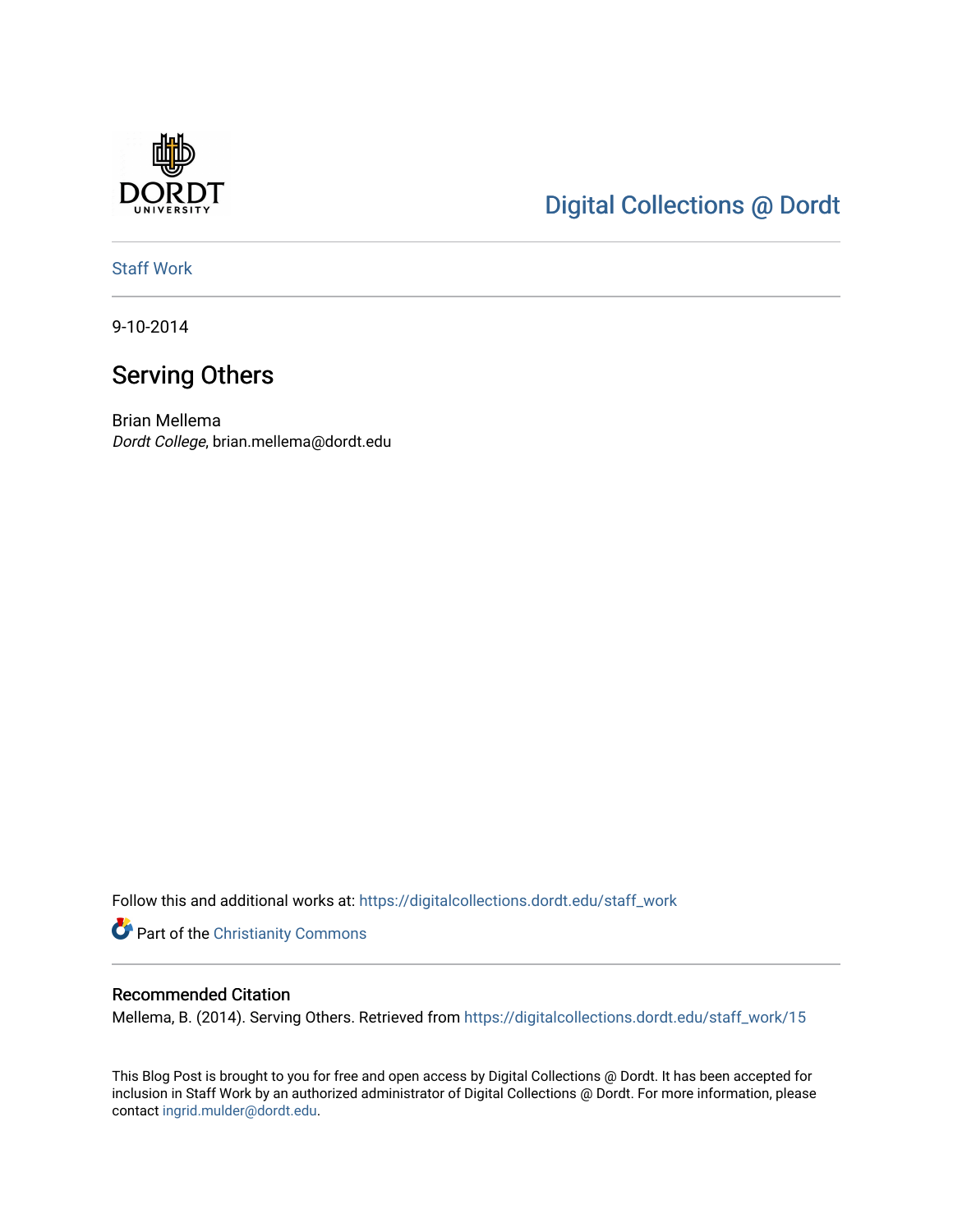### Serving Others

#### Abstract

"I've never taken a college class, as a matter of fact, I've always dreaded school. But, I've always given my best in my job."

Posting about one person's kingdom work on Dordt's campus from In All Things - an online hub committed to the claim that the life, death, and resurrection of Jesus Christ has implications for the entire world.

#### <http://inallthings.org/serving-others/>

#### Keywords

In All Things, work, maintenance, Dordt College, vocation

#### **Disciplines**

**Christianity** 

#### **Comments**

[In All Things](http://inallthings.org/) is a publication of the [Andreas Center for Reformed Scholarship and Service](http://www.dordt.edu/services_support/andreas_center/) at Dordt [College](http://www.dordt.edu/).